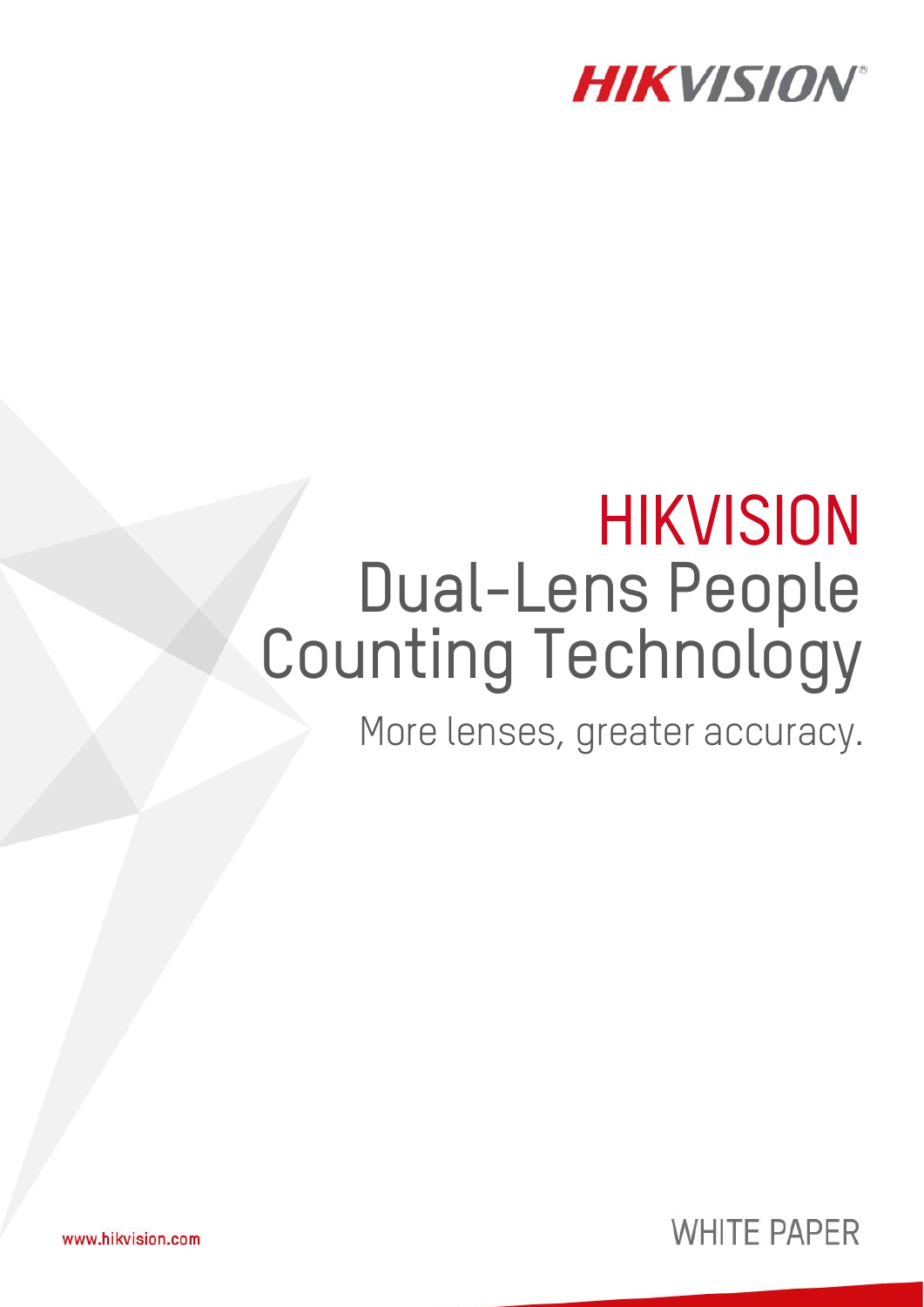# **Table of Content**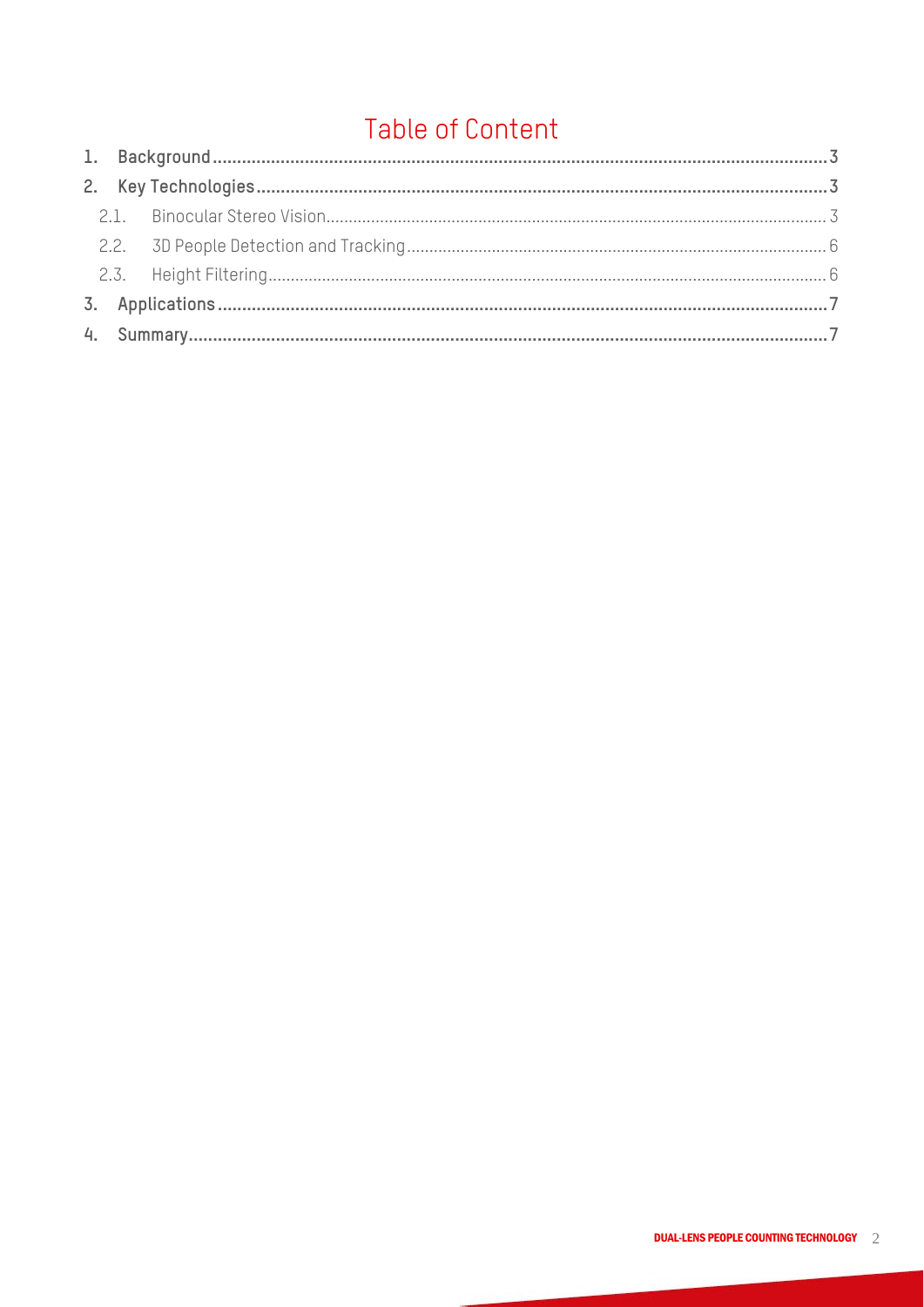## 1. BACKGROUND

With the rise in human resource cost and the competition becoming fiercer, government agencies, enterprises, public institutions, and self-employed workers are all transforming management mode from extensive to refined. Precise people counting data can provide the data reference for effective and accurate management and decision making. The technology can be applied to several industries, including retail and chain, real estate, transportation, public service, tourism, etc.

Superseding manual counting and IR curtain counting methods, people counting based on video analysis has become the main technology. Moreover, dual-lens people counting technology based on the binocular stereo vision has better counting data accuracy, application scene compatibility, anti-interference ability, and configuration convenience. It's a good choice for a people counting strategy.

#### 2. KEY TECHNOLOGIES

Hikvision dual-lens people counting technology is based on the binocular stereo vision and performs people detection and tracking in 3D space, analyzes the people moving track, and finally achieves precise counting data.

The technology consists of the following three sub-technologies: binocular stereo vision, 3D people detection and tracking, and height filtering.

#### 2.1. BINOCULAR STEREO VISION

Binocular Stereo Vision is a technology that based on the observation of the same object from two different positions. We can generate the position offset in the two images to get the 3D geometric information of the environment and the objects.

The parallax is the effect whereby the position or direction of an object appears to differ when viewed from different positions. The parallax angle is the angle between the two observing positions. The parallax range is the distance angle between the two observing positions. For the Binocular Stereo Vision, the right lens and the left lens optical axis should be parallel. As shown in Figure 1, the parallax at P point is  $d = u_1 - u_2$ .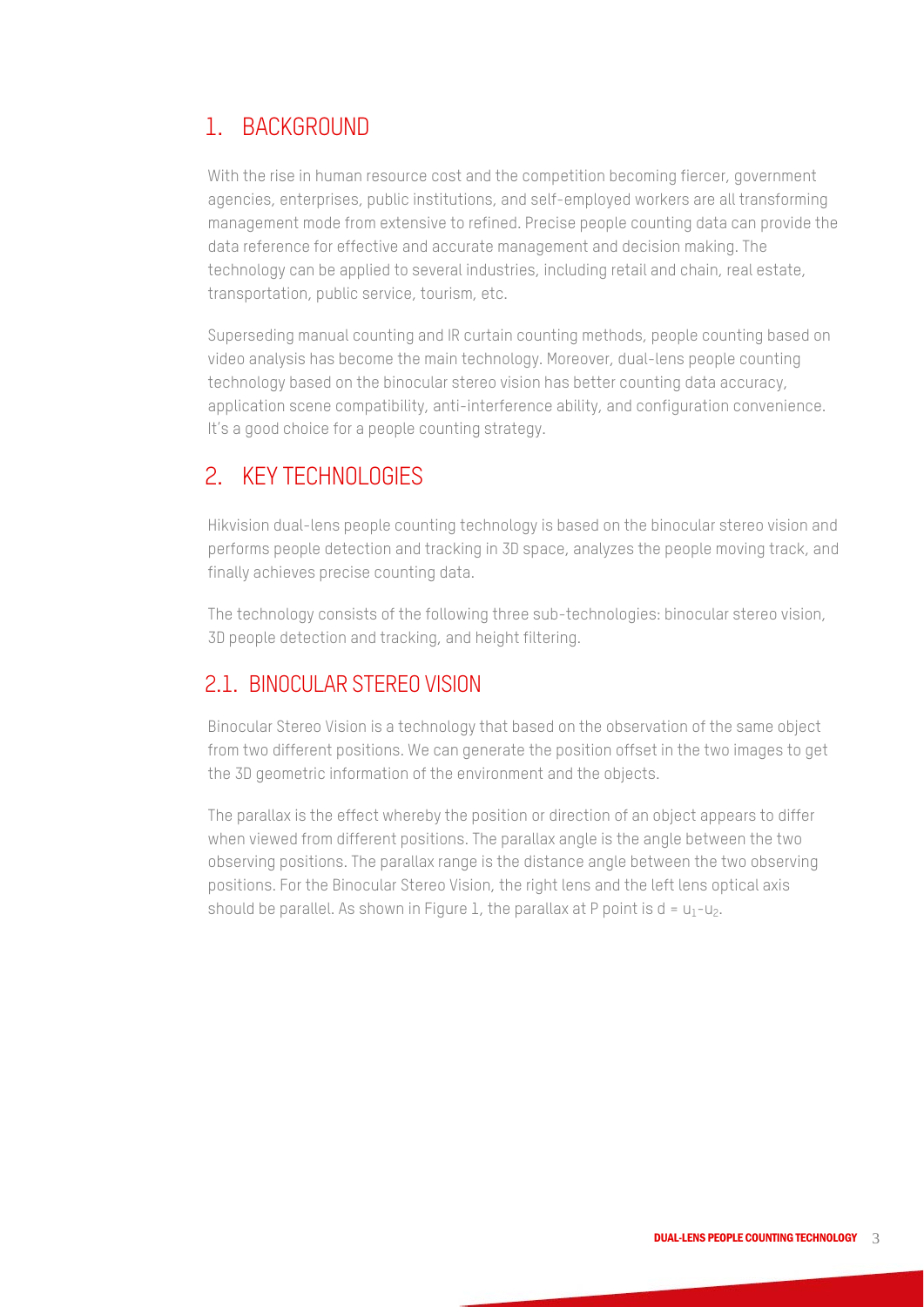

Figure 1 Diagram of Binocular Stereo Vision Theory

Then use the parallax and the below formula to get the X,Y,Z coordinates of the P point in the left lens.

$$
x_c = \frac{b * u_1}{d}, \qquad y_c = \frac{b * v_1}{d}, \qquad z_c = \frac{b * f}{d}
$$

In this way, the binocular stereo vision can get the 3D coordinates of all points in the image and support further people detection and tracking.

See the Figure 2 for the images from the right lens and the left lens at the same time.



Figure 2 The Images From The Right Lens And The Left Lens

See the following pictures for the parallax greyscale image and the parallax pseudo-color image.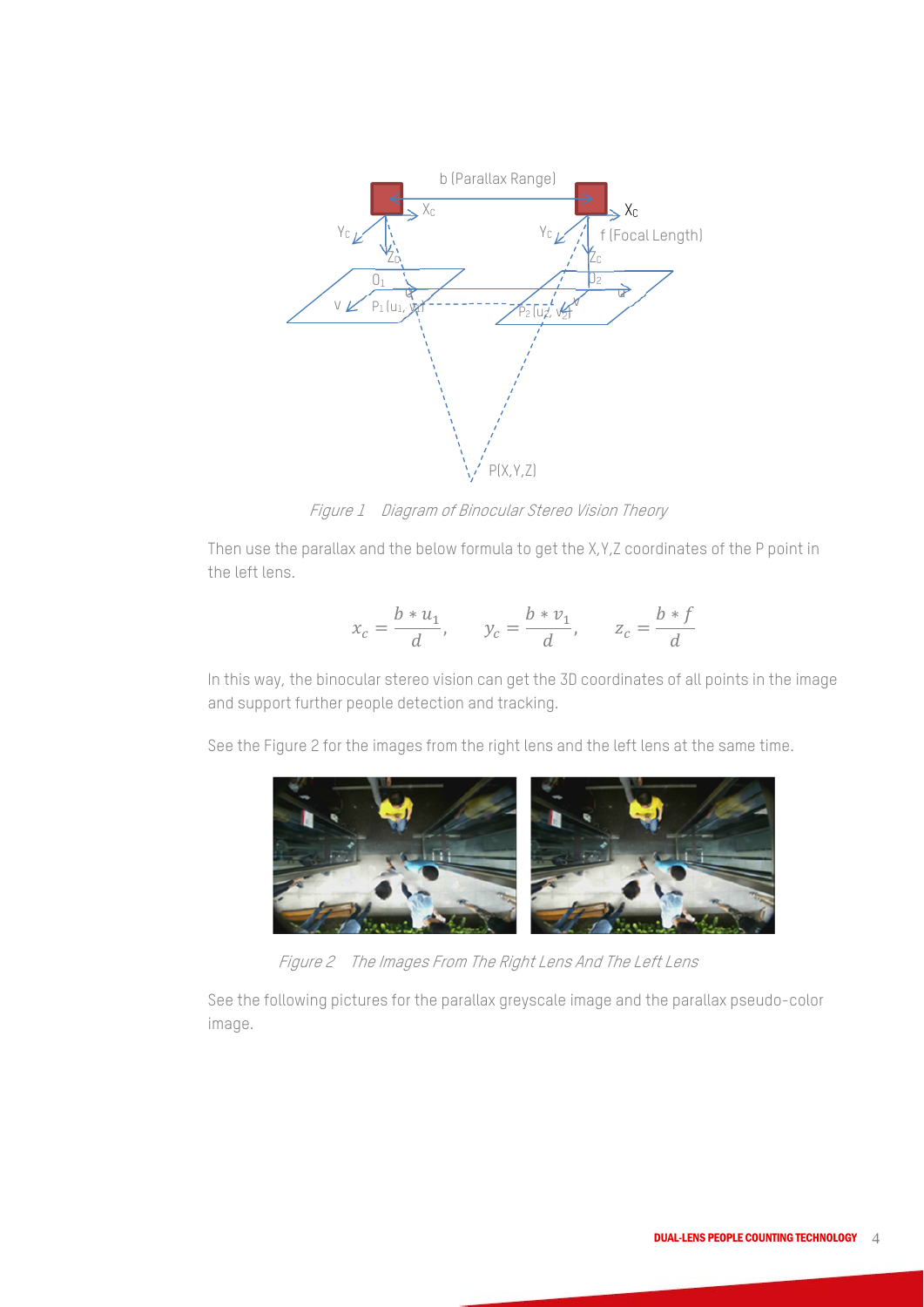

Figure 3 The Parallax Greyscale Image And The Parallax Pseudo-Color Image

See the following pictures for the image from the left lens and the corresponding top view of 3D image.



Figure 4 The Image From The Left Lens And The Corresponded Top View of 3D Image

Based on the binocular stereo vision coordinates, the camera creates a model that is stereo and is updated in real time according to the images. Compared to the 2D modeling, the 3D modeling is more accurate and has better adaptability, which can be less affected by the illumination changes.

See the following figure for the 3D environment modeling diagram.



Figure 5 3D Environment Modeling Diagram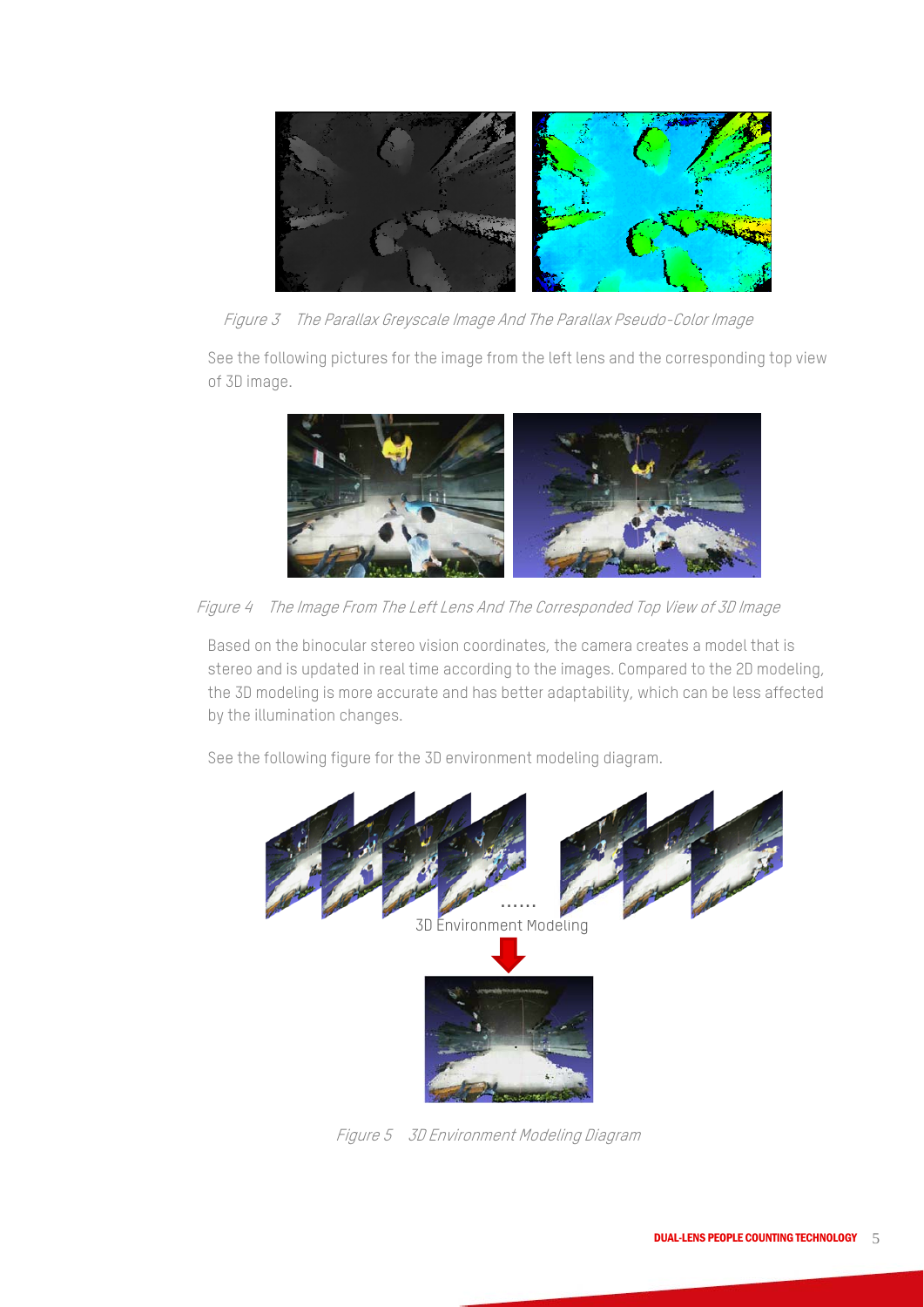## 2.2. 3D PEOPLE DETECTION AND TRACKING

The technology is based on the spatial distribution features that the head is always higher than the shoulder, and thus is able to detect the head accurately so as to focus the people. The technology can easily adapt to different installation heights and simple or complicated environments.

See the following figure for the 3D people (head) detection result, the detected targets are marked with the colorful cubes.



Figure 6 3D People (Head) Detection

After focusing the target, the camera can track the target until it disappears in the image. The technology can effectively prevent the repeated count of the loitering target.

See the following figure for the moving track of the each target.



Figure 7 3D Tracking

#### 2.3. HEIGHT FILTERING

Based on the height information in the Z-axis, the target height should be in the range of the average human height, to prevent the interference of the cart, baby carriage, etc.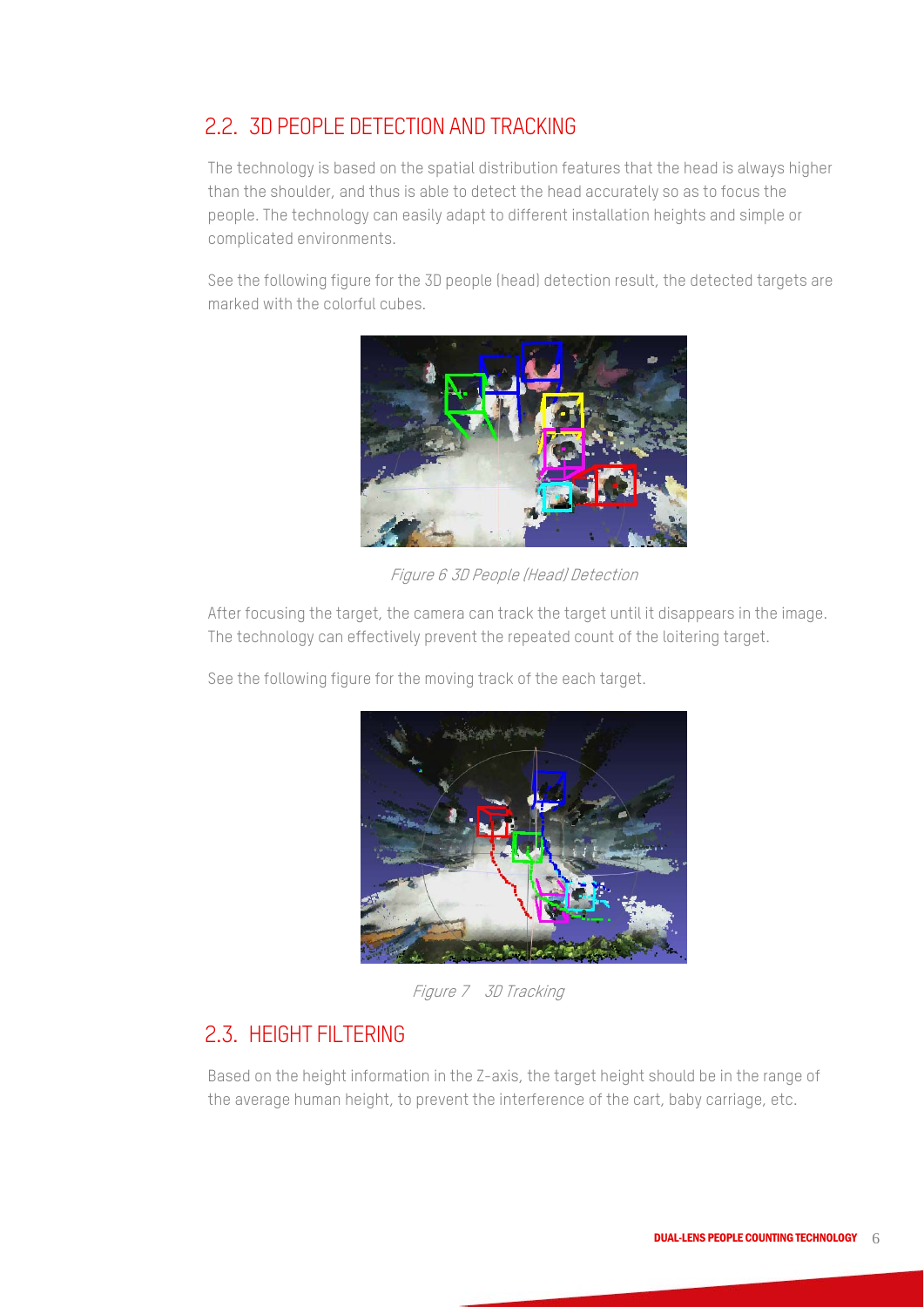# 3. APPLICATIONS

See the below picture for the actual output image of the dual-lens people counting camera.



Figure 8 Snapshot of the Dual-Lens People Counting Camera

The dual-lens people counting technology can be widely applied to entrance and exit of shopping malls, super markets, chain stores, stations, etc. With the help of the statistic software, the data can be generated into daily, monthly, and annual reports and provides the commercial analysis basis.



Museum **Shopping Mall** 

Figure 9 Application Scenes

#### 4. SUMMARY

Hikvision dual-lens people counting technology is a self-developed technology that is mainly based on binocular stereo vision and aims at providing the people counting solution to the commercial industries. Compared to the traditional monocular people counting technology, the dual-lens people counting technology has the following advantages: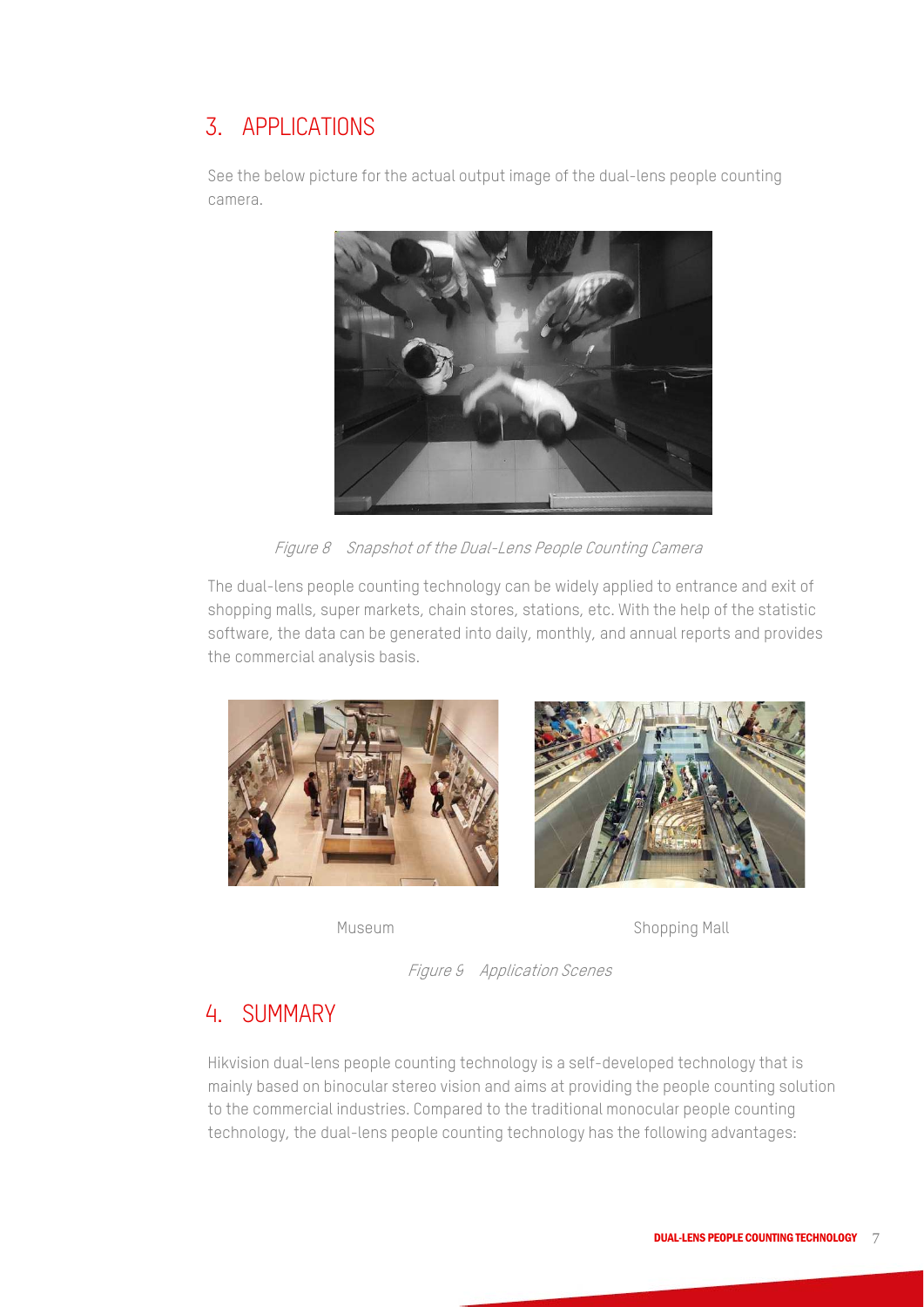- More accurate
- Easier configuration
- Better environment adaptability
- Better anti-interference ability, such as the interferences of cloth color, hair style, shadow, carts, target loitering, etc.